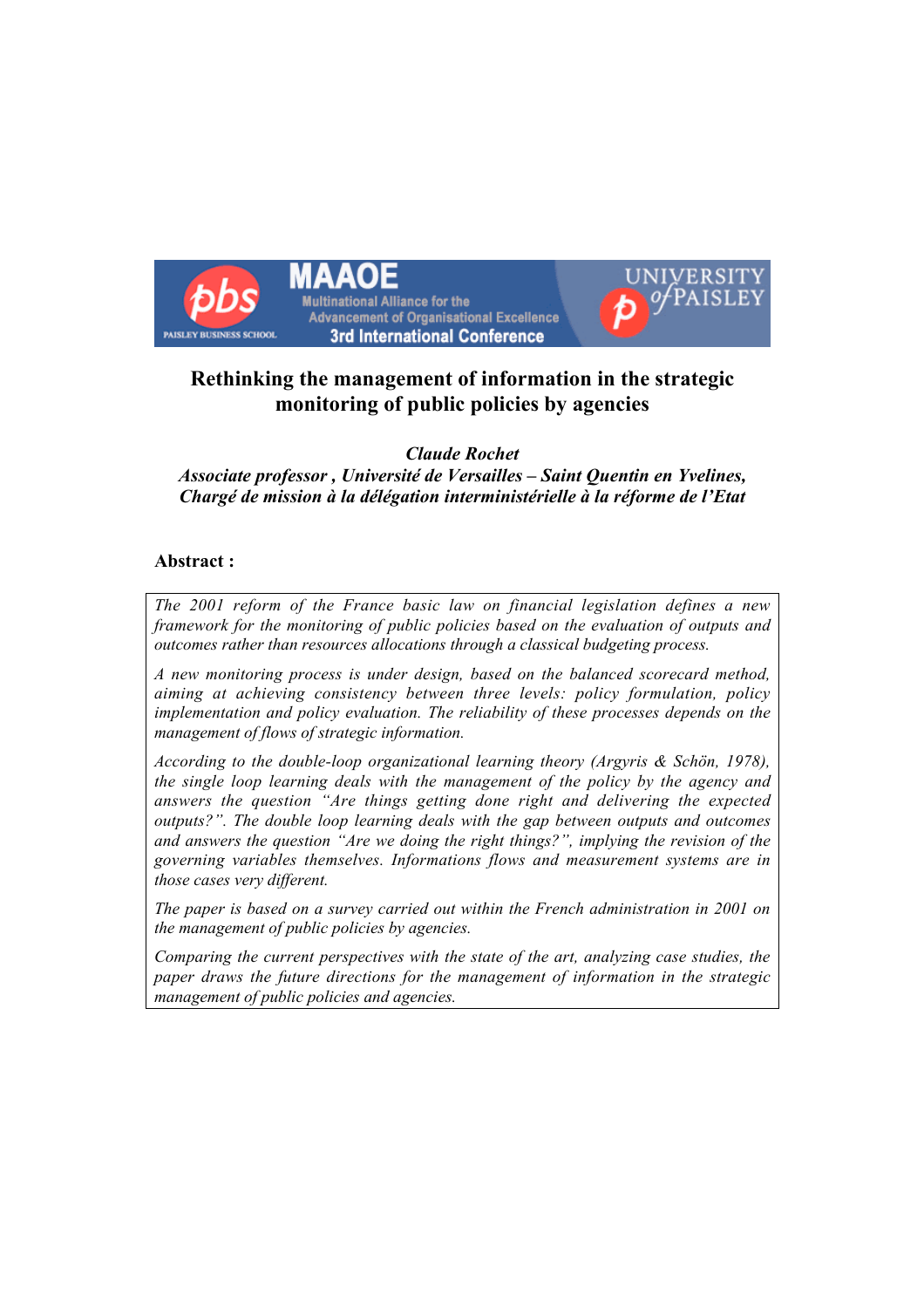The 2001 reform of the France basic law on financial legislation defines a new framework for the monitoring of public policies based on the evaluation of outputs and outcomes rather than resources allocations through a classical budgeting process.

A strategic driven approach is planned to be implemented within the lag of 5 years (2006). The common frame of reference is accepted with the following features: an interactive approach in four stages at all levels, design, implement, assess, and adjust.

A new monitoring process in under design, based on the balanced scorecard method, aiming at achieving consistency between three levels: policy formulation, policy implementation and policy evaluation.



The reliability of these processes depends on the management of flows of strategic information:

> Information to the Parliament when voting the budget.

Strategic information deployment along the administrative chain for the setting of objectives, strategies and actions.

Collecting and processing information for the performance report.

This last point is the most critical one, regarding the specificity of public policies and the difference in measuring outputs and outcomes.

According to the double-loop organizational learning theory (Argyris & Schön, 1978), the single loop learning deals with the management of the policy by the agency and answers the question "Are things getting done right and delivering the expected outputs?". The double loop learning deals with the gap between outputs and outcomes and answers the question "Are we doing the right things?" implying the revision of the governing variables themselves.

The paper is based on a survey carried out by the French government in 2001 on the management of public policies by agencies.

Comparing the current perspectives with the state of the art, analyzing case studies, the paper draws the future directions for the management of information in the strategic management of public policies and agencies.

## **The new framework**

The basic finance law has been reformed on aug. 1st 2001: Budget will be voted by programmes, gathered in missions defining an ensemble of programme dedicated to the same objectives of a public policy. Each programme must have precise and measurable objectives subject to an evaluation for the voting of the next year budget.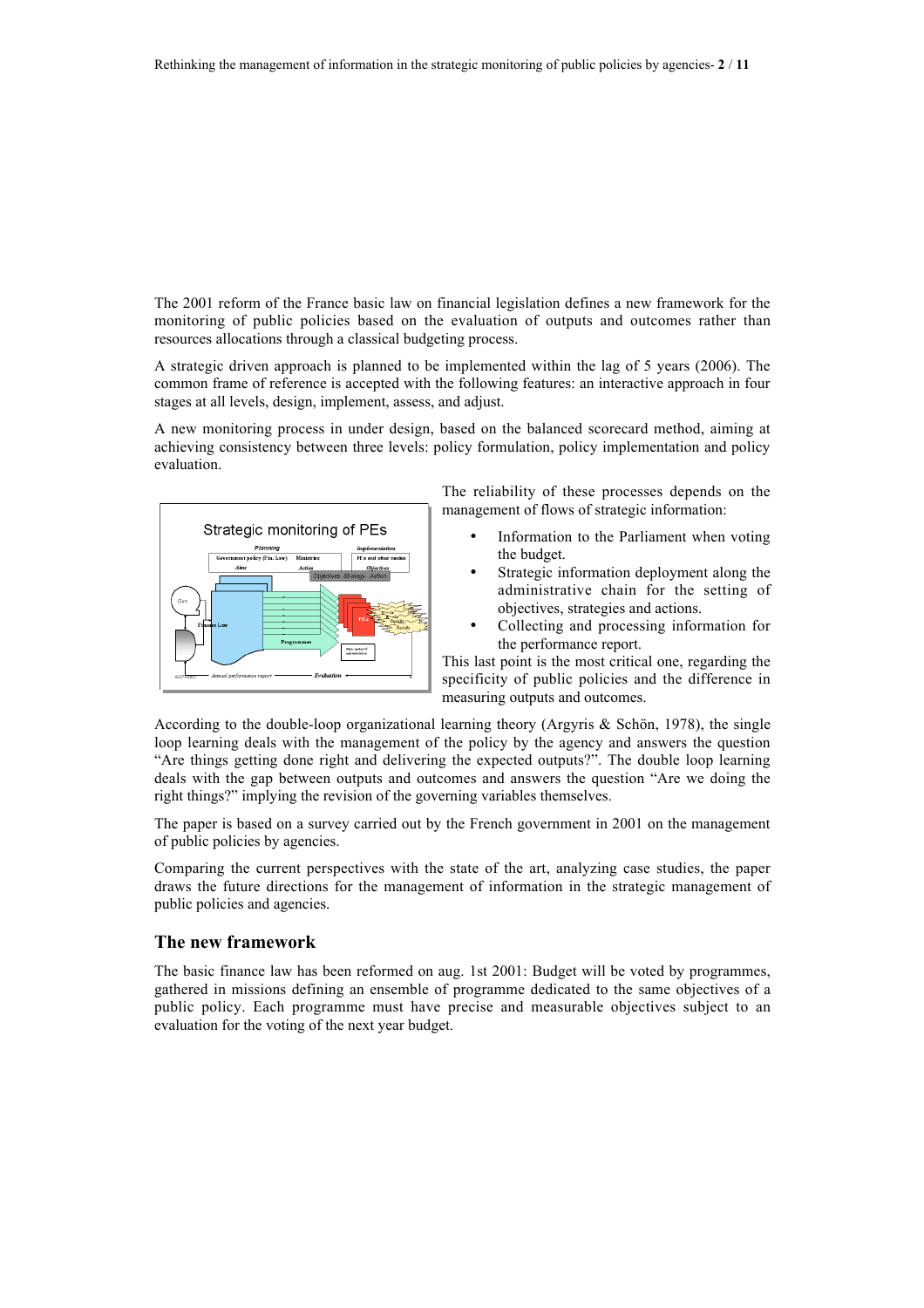Doing so, the new budgeting process reduces the voting by the parliament from 848 chapters to 100 or 150 programmes and about 80 missions.

Changes are very pervasive: Parliament will not only have time to examine the public policy purpose of each budget but to measure and evaluate the efficiency of the policy carried out during the precedent years.

The success of this move is based upon the assumption that a complete strategic steering process will be implemented in 2006.

It is clear that, under this new law, the same strategic monitoring principles will apply, whether policies are implemented through direct administration, agencies or other incorporated public bodies. Practically, each programme will be a complex project involving several actors and ways of implementation. However, for the definition of the progress yields, we have carried out a survey focused on the management of public agencies ("*Etablissements publics*", or EPs) which already have a record on building contracts with the central state and a beginning of success stories in performance measurements.

#### **Our frame of reference in public policy strategic planning**

The vital factor is to distinguish **policy value** from **value-enhancing policy**. For instance, the water industry generates very little value-added (even if water treatment costs are rising all the time!). Nevertheless, water policy is of great value to society.



What strategic planning does is to link up policy value and value-enhancing policy.

Overall, the value of a policy lies in policy design and evaluation by the parent administration.

Our findings show that more effective implementation of government policy is the main reason for setting up a public agency (EP) in France. This comes much higher on the list than management-related concerns.

• EPs make a *de facto* contribution to government policy design by passing up

to their parent bodies information about new policy issues.

- EPs can become centres of independent expertise, such as the AFSSA laboratory network (food safety).
- EPs embody the dynamic view of government policy and the role of the State, because they shape society around government policy,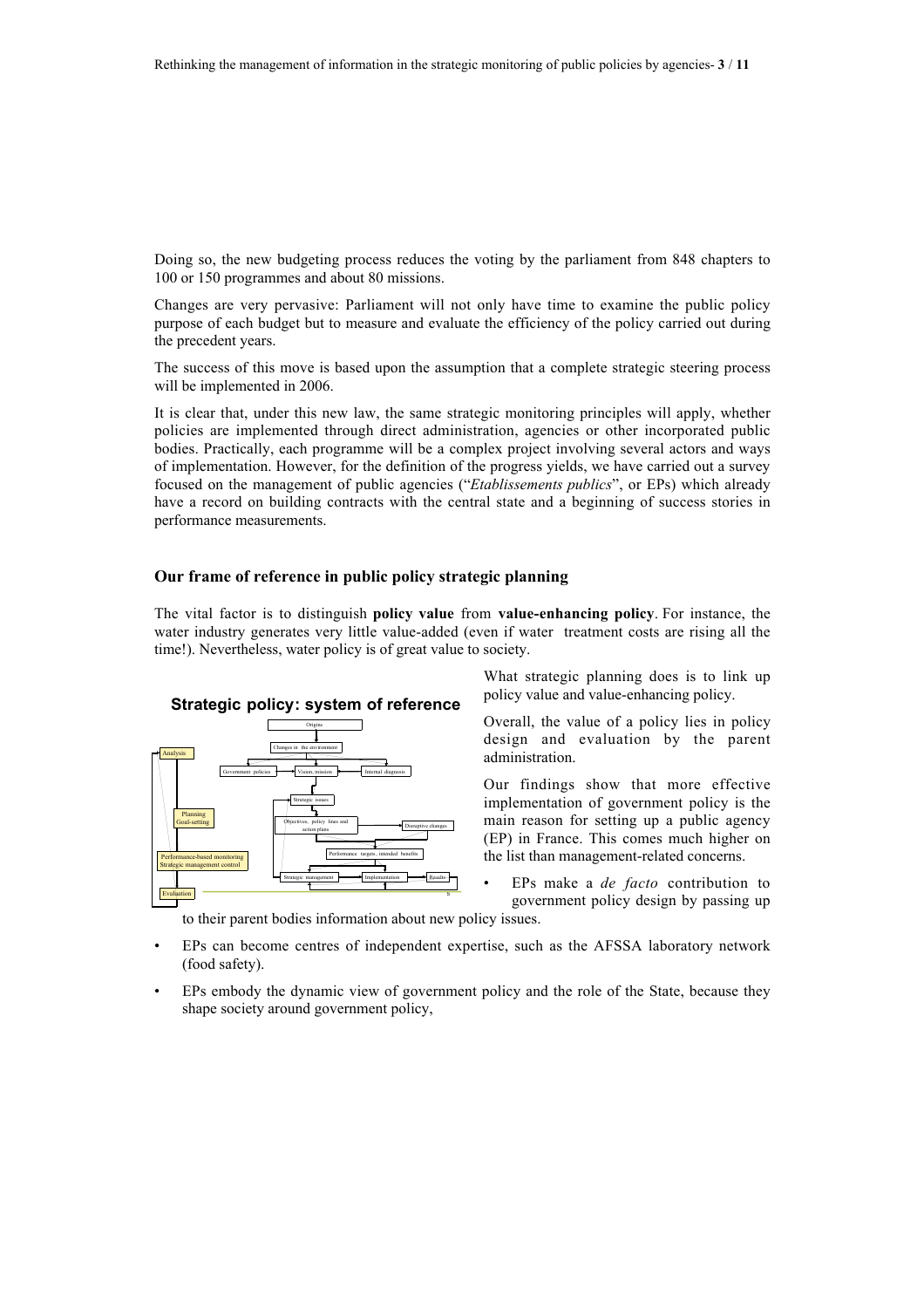Take a dynamic approach to the notion of territory, through local branches of central agencies (e.g. IFREMER, France 's maritime research institute), or new policy-specific territorial units (e.g. waterways agencies for individual river basins).

Therefore, EPs appear to be a very successful way of enrichment and implementation of public policies.

But fulfilling with such a commitment relies on the capability of the parent administration to really steer the policy and not only on allocating resources without a clear vision of targets and without instruments to measure the effectiveness and efficiency of the policy implemented by the EP. If the parent body fails to carry out this task, monitoring at EP-level alone (by developing management control, for instance) will not resolve questions about policy aims or manage to connect « value-enhancing policy » and « policy value »

According to the state of the art based on managerial literature and the benchmark of the best practices among OECD countries, we decided to adopt the following approach allowing to improve the same strategic management framework from the top (policy design) to the ground floor (policy enhancing):

**An iterative approach** in four stages: a) design a strategy; b) implement it; c) evaluate the outcome; d) adjust where necessary.

**A « cascade » approach**. In theory, this approach applies first to the government as a whole; then to individual ministries; then to individual departments belonging to or reporting to a ministry; and finally to each team working in those departments, or individuals provided they have been set personal objectives. Each level draws up its own approach, based on the aims and objectives assigned to it by the next level up in the hierarchy.

An **approach that does not vary with the type of institutional structure**. This approach can also be used in administrations that do not have corporate status. The important point is the rationale behind the process, rather than the institutional arrangements, i.e. a rationale based on performance rather than best endeavour, where managerial freedom is given in exchange for a commitment to performance.

A **long-term approach**. Most of the countries that have adopted a performance-based monitoring approach began by:

- 1. setting up isolated experiments in a few departments;
- 2. then introducing them more widely, but lowering requirements (e.g. allowing some deficiency or imprecision in the measurement of costs or performance);
- 3. finally reaching cruising speed, with every budgetary cycle bringing its own set of critical evaluations and improvements on the previous cycle.

For instance, the first piece of legislation to introduce performance-based monitoring in the United States (*Government Performance and Results Act*) was adopted in 1993 but did not become widespread until 1999, six years later.

This four stages steering cycle clearly shows the "policy value" aspects (design and evaluation) and the "value enhancing policy" aspects (implementing processes and organising activities).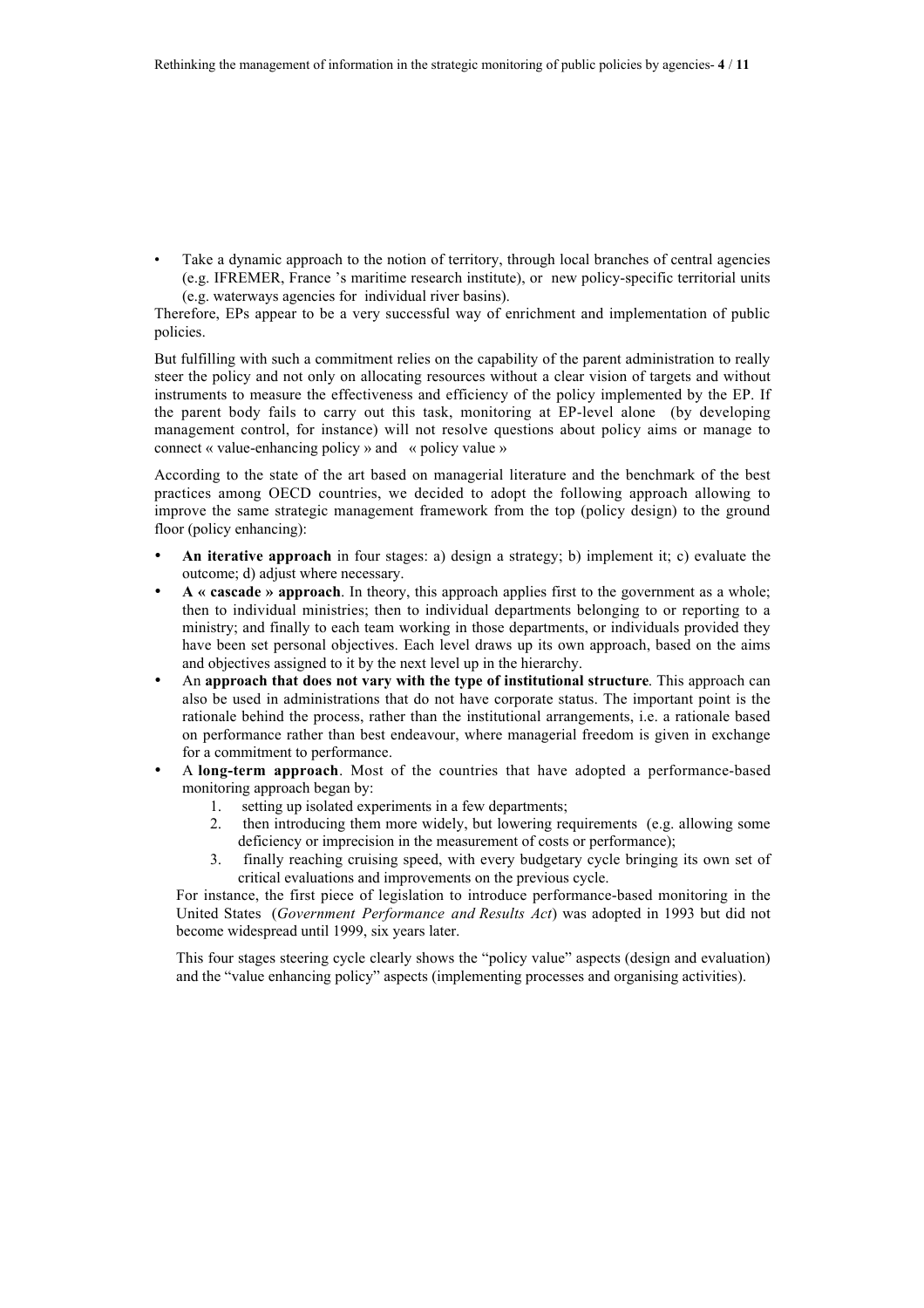However this approach is due to be replicated at each level from the top to the bottom, we will focus on the interface between parent body and EP where take place the critical activities of formalising strategic objectives through plans, contracts and their deployment in operational budgets.



Doing so, the purpose of strategic monitoring is aimed to achieve consistency between three main levels:

**Policy formulation** by central government and administration

**Policy implementation** via performance based monitoring

**Policy evaluation** via accountability toward parent bodies, Parliament and the public.

## **The current state of practices**

Analysing the history of EPs, their strategic planning processes and contracting documents unveils the following strengths and weaknesses:

### **Designing the policy**

- Little public debate. Only 57% of establishments were set up by law. Only 46% saw their mission debated in Parliament. Only 28% were the subject of a national debate when first set up.
- Little formal strategic thinking. 74% of establishments say they hold strategic discussions with their parent body. But depending on the parent body, the process is formalised in only 26% of all cases.
- **Parent bodies in a weak position.** EPs, set up as specialist bodies, often have more expertise than the parent body in their field. Parent bodies are therefore not always able to assume their strategic monitoring role, i.e. forward thinking, updating missions and objectives.
- **Good upstream analysis.** Strategic plans and planning contracts: these generally set out the establishment's statutory mission; describe the context and the current challenges of the activity in question; and set out updated priorities or strategic objectives.
- **Great difficulty in relating to the operational side.** The strategic objectives are not expressed as numerical performance targets. Many projects and programmes fail to show clearly the contribution they make to the objectives, or the trade-offs on which they are based (priority to resource allocation).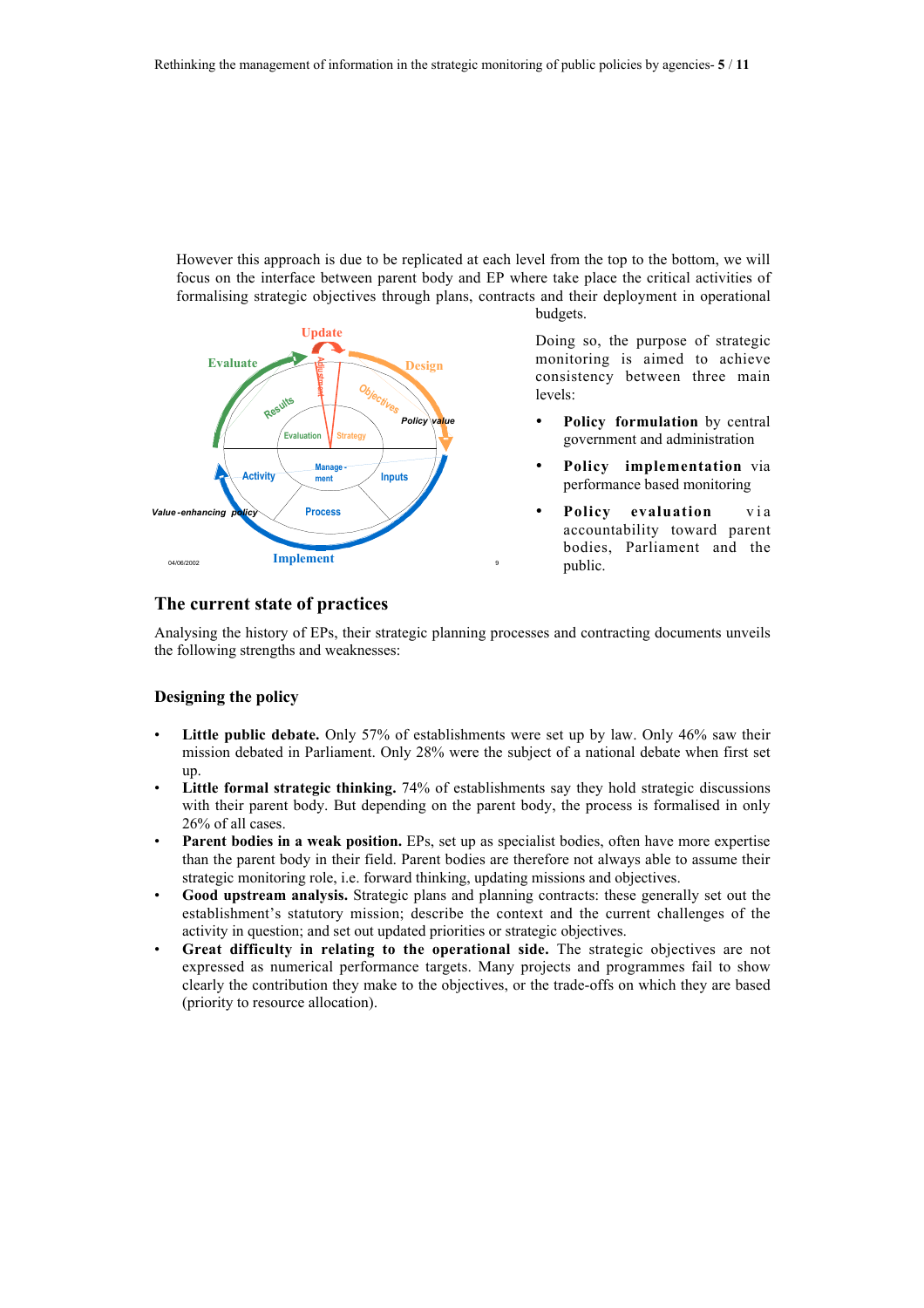• **No forward-looking scenarios.** Plans and contracts seldom mention the risks and uncertainties that might affect them. More importantly, they fail to suggest alternative scenarios.

This is consistent with the French political and administrative pattern where Parliament is forbidden to get involved in the current management of the administration, which is not accountable to him. The common case is that EPs budgets are voted globally with the parent ministry budget. It is only since recent times, where specific law have associated public policy with the set-up of an EP that a specific relationship with Parliament has begun to be implemented.

Globally, we can sum up the situation saying that public managers, mainly in EPs, have a good accommodation to strategic management but, due to the lack of practices and formalised processes, the resulting landscape is of bright and shadow, a promising laboratory of new management practices with already good results but needing to be strongly improved.

#### **Implementing the policy**

- **A tenuous link between strategy and management.** Across the various EPs, the budget process includes performance criteria in only 46% of cases. In only 58% of parent bodies do multi-annual plans and contracts lead to optimal budget allocation and performance measurement.
- **Involvement of parent bodies.** In 58% of EPs, the Governing Board does not exercise a managerial role, even if it votes the budget and approves the strategic plan. In 58% of cases too, decisions taken by the Governing Board are to some extent at least subject to prior approval by the parent body.
- **Linkage between activity and objectives**. Strategic objectives are not usually set out in the annual report, or are confined to a statement of intent by Chairmen in their introduction to the reports.
- **Linkage between results and performance targets.** As performance targets are not set out in these reports, it is impossible to appreciate fully how good performance has actually been. More important, the reports do not propose an analysis of the discrepancies between targets and achievements, nor any remedial steps that might be required.
- **Type of performance indicators**. Measurements showing the impact of the establishment's activities are extremely rare. Many establishments still reason in terms of inputs or processes. Activity indicators are seldom accompanied by quality or efficiency criteria (unit costs, productivity).

These results are consistent with the first point: without a formalised strategic planning process, policy implementation is means driven. Although they often intent to describe their results, EPs reports are unable to make the link between theses results and the initial targets, and overall, to explain the discrepancies between the achieved and the expected results.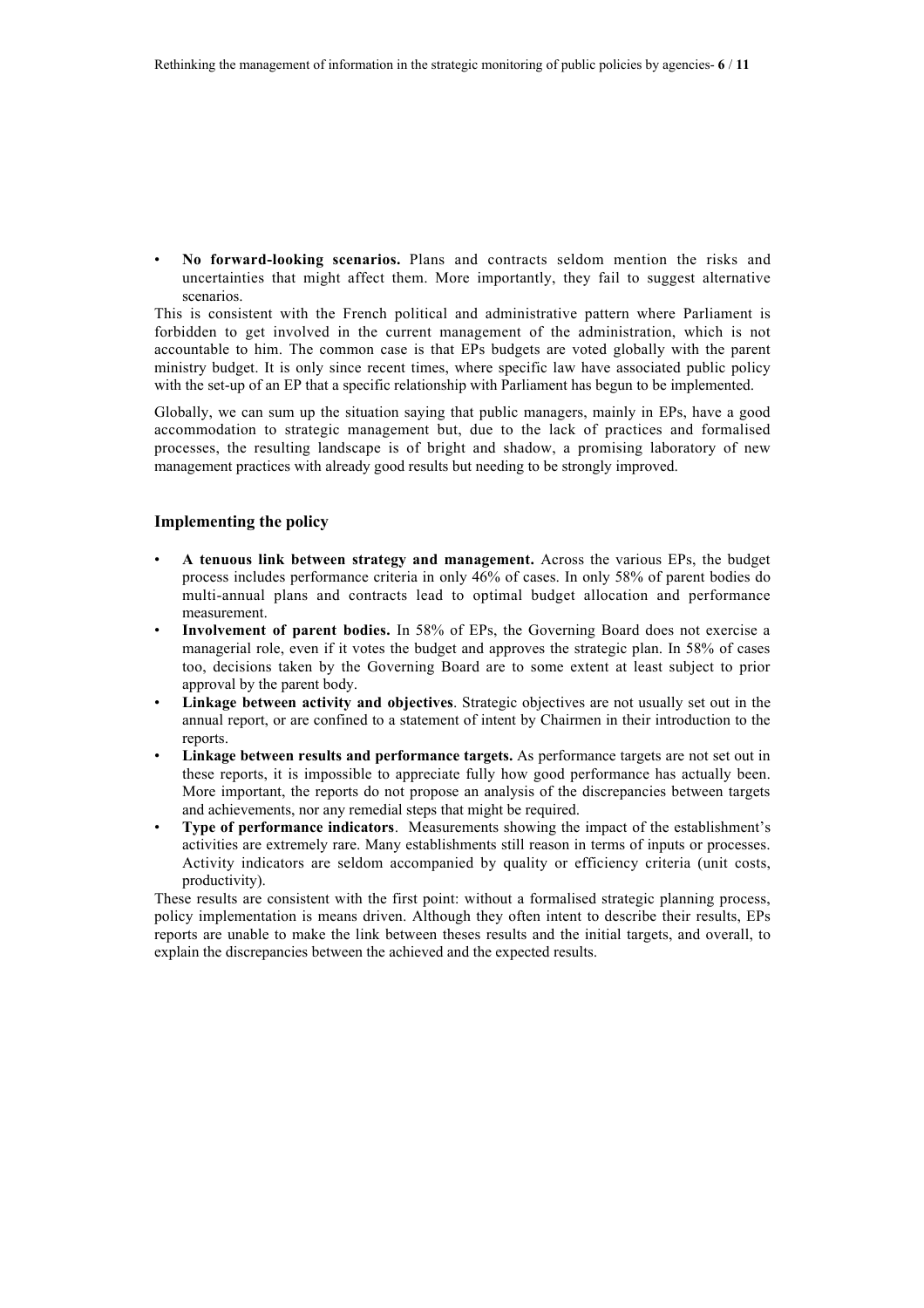## **Evaluating the policy**

Evaluation and indicators exist, but are not sense making:

- **Depending on the establishment, monitoring may be fairly substantial.**
	- 87% of establishments say they have reporting systems to monitor their activity, 92% to monitor their financial position, and 55% to monitor the effectiveness of the policy they have introduced.
	- Performance evaluation criteria are used to enhance service provision in 67% of cases, to measure the impact of their activity on users in 72% of cases, and to gauge financial equilibrium/management quality in 58% of cases.
	- Reporting methods: 90% of EPs publish annual reports, 95% submit reports to the governing board, 70% are subject to controls by parent-body inspectorates, and 60% have external audits.
- **Monitoring indicators but…**
	- They seldom measure outcomes, only activity or inputs.
	- While certain clauses may provide for more complex evaluations, these are not systematic.
- **Types of performance indicators**. Measurement of an activity 's impact is extremely rare. Many EPs still reason in terms of inputs or processes. Activity indicators are seldom combined with quality or efficiency criteria (unit costs, productivity).
- **Linkage between results and performance goals.** As performance targets are not mentioned in the annual report, it is impossible to appreciate fully the results they give. More importantly, the reports do not analyse discrepancies between targets and achievements, nor any remedial steps that might be necessary.

Evaluation appears to be the most critical activity. Without evaluation, it is no possible to close the strategic management cycle, allowing to update the policy and reconciliate the "doing the right things" and "doing the things right" activities.

### **Improving evaluation: what should be done?**

Drawing up performance indicators to measure progress towards assumes that the data required to feed the information system has been properly **collected and processed**.

The data can be collected :

- Regularly, using management systems,
- On a one-off basis, from ad hoc surveys or in-depth evaluations.

Once data are collected, **discrepancies between objectives and results** should be measured and explained. They may stem from: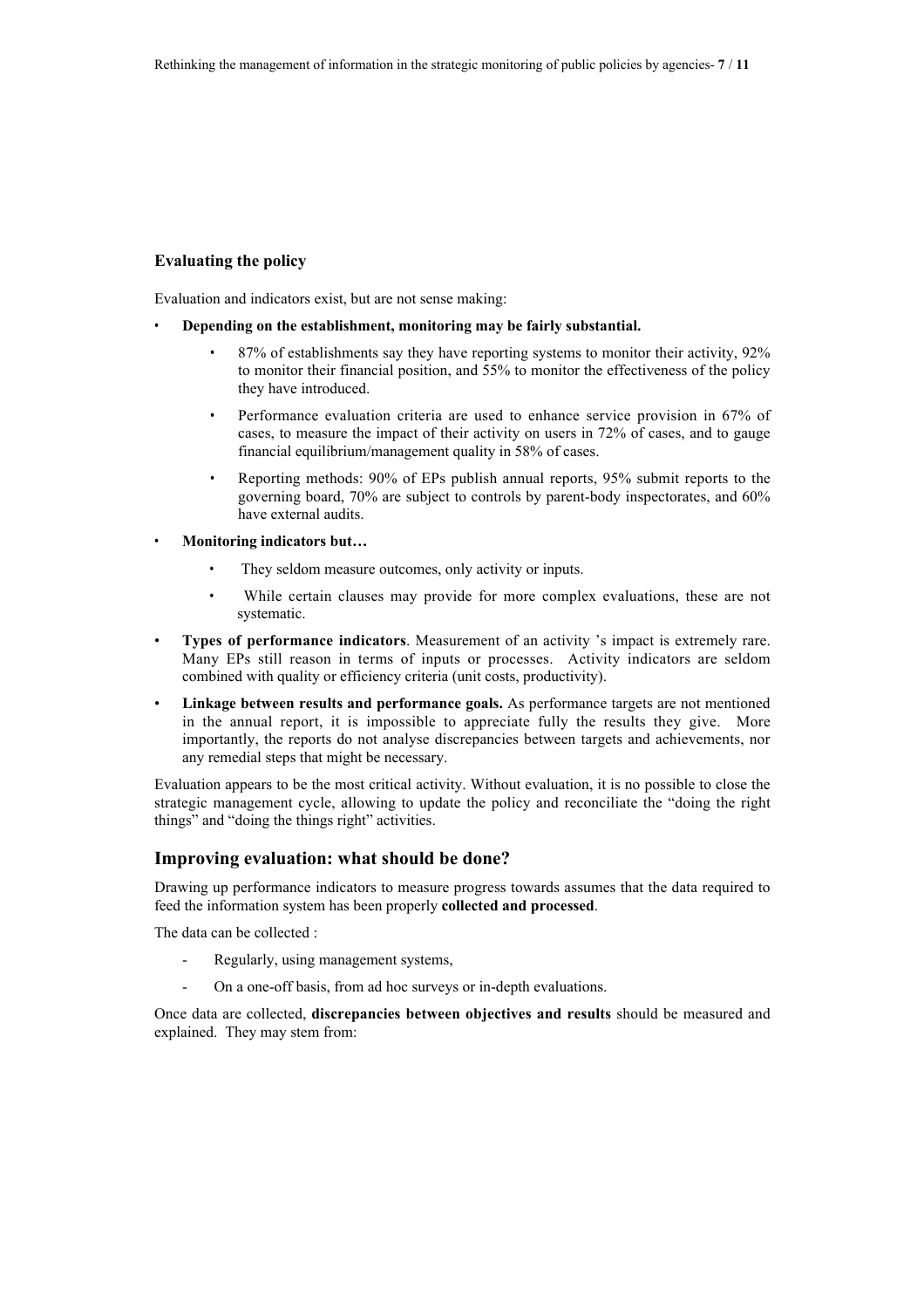- events that have occurred (if so, were they identified in the strategic scenarios? Why were steps not taken to deal with them in advance?)
- faults in strategy implementation, insufficiently rigorous management (if so, have the nature and causes of these inadequacies been identified?)
- unrealistic objectives (but then why were they set in the first place?)
- errors of appreciation regarding the impact of outputs on outcomes (if so, what alternative model should be adopted? Does this mean that the strategy should be reformulated?)

Any action undertaken may have unexpected **side effects**. If so, they must be carefully identified and their impact evaluated on the same basis as effects that were expected and even intended. There may need to be changes in methods or strategy to avoid too much serious «collateral damage».

A comparison of results and objectives, comments on the discrepancies between them, and a study of unexpected side effects -- all these should be **widely published** :

- Internally, so that staff can learn from them and feel motivated
- Externally, to foster transparency and accountability vis-à-vis users, parent bodies, the public at large, taxpayers and the Parliament that represents them.

Analysing and publishing information on performance would be of no use if not combined with concrete steps to **turn the situation around**. This is where strategic monitoring converges with the budgetary debate as set out in the budgeting process.

Fostering this evaluation process faces a conflict of temporality between outputs and outcomes. A public service delivers day-to-day outputs and their measurement allows enhancing the management of the policy. Nevertheless, such measures do not give any information on the performance of outcomes.

Following Argyris and Schön (1974), a clear distinction must be done between single looplearning comparing outputs to the strategy and its operational processes and a double-loop learning which questions the governing variables and the strategic issues themselves. The single loop puts emphasis on making techniques and processes more efficient. The double-loop, in contrast, involves questioning the basic assumptions of the strategy itself.

The single-loop fits with the annual budget cycle. The double-loop encompasses a wider cycle depending on the life cycle of the policy. It may be very long. The nuclear waste management agency (ANDRA) has to guarantee the safety of its underground storage for 300 years. Moreover, this cycle must include the outputs of scientific discovery that may modify the initial storage hypothesis.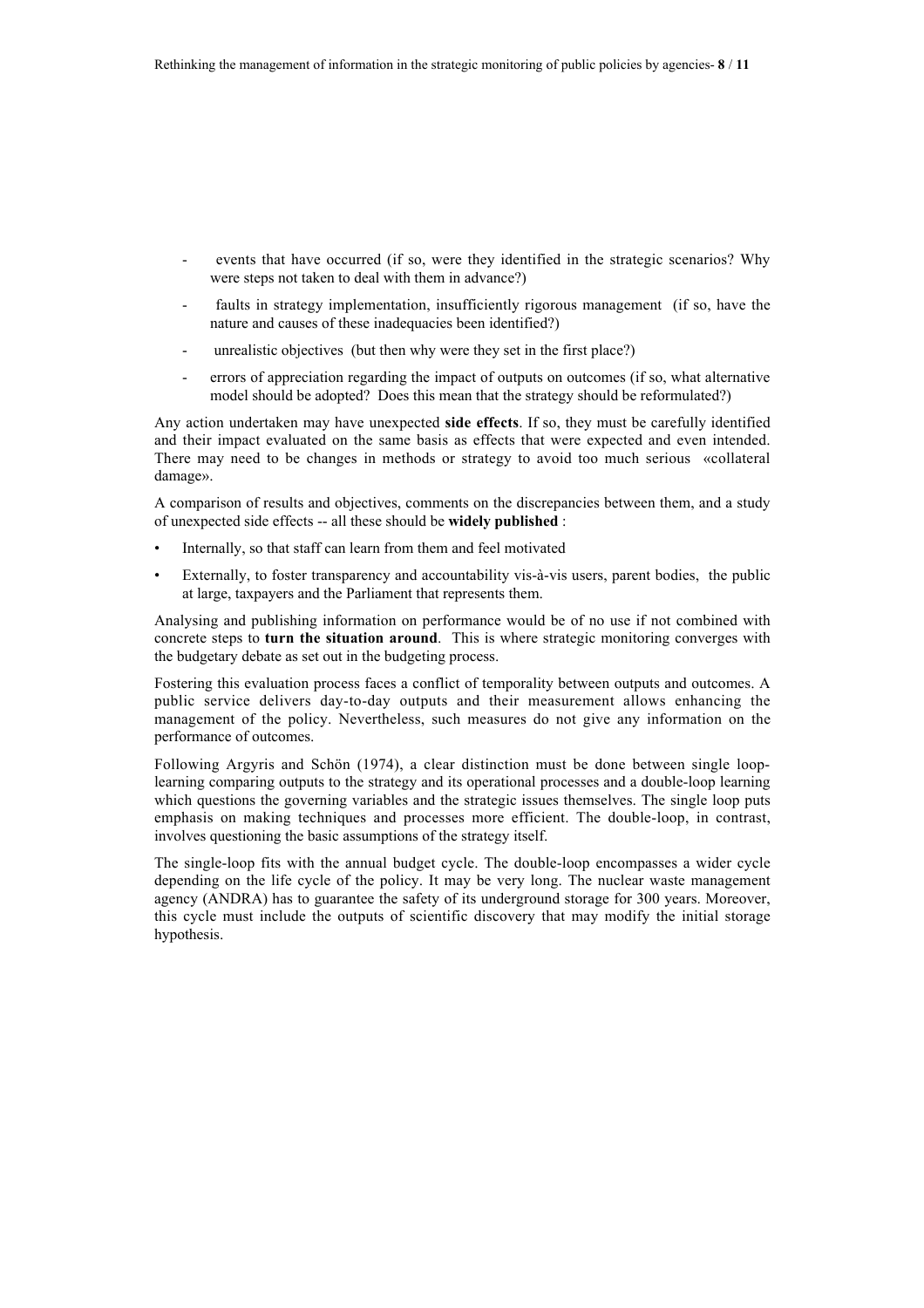



Making the double loop learning work implies managing the strategy on a multi annual basis. In many cases, strategic plans are formalised by contracts between the agency and her parent administration on a 4 or 5 years basis.

This assumes a specific planning process exists where both parts actively discuss the main strategic issues and are able to deploy the necessary means in annual budgets.

The critical point, when

discussing these issues, is defining the evaluation criteria when designing the policy: what is at stake? What are our assumptions about future environment evolutions? How will we measure our achievements? How will we actualise our assumptions? Our findings show that, in the best practices, managers have to dedicate about 30% of their working time to evaluating outcomes and scenario planning.

Most of this time is dedicated to the building of the evaluation process and to the design of the information flows on witch the performance measurement of the policy will rely. Our findings suggest that the condition for connecting policy evaluation with the steering system is that evaluation process must be built *a priori*, when designing the policy: anticipating the evaluation criteria becomes in itself a criterion to design a public policy. Doing so, evaluation *in itinere* becomes possible, allowing the connection between the single and the double loop. If not, as in the case of the current evaluation practice created in France in 1998, only in-depth and *ex-post* evaluation are possible, consuming a lot of time and resources to frame the evaluation process. Theses evaluations are more instructive on the practice of evaluation in itself than on the performance of the policy due to the lack of previous definition of performance criteria and channels for colleting data when designing the policy.

#### **What are the new practices, methods and tools to be implemented?**

Two main issues are today at stake :

#### **Improving strategic decision making as an activity** *per se***;**

It means ensuring that strategy is not a hostage to management: in other words accepting being called into question, innovation, and disruptive change where necessary. Separation may be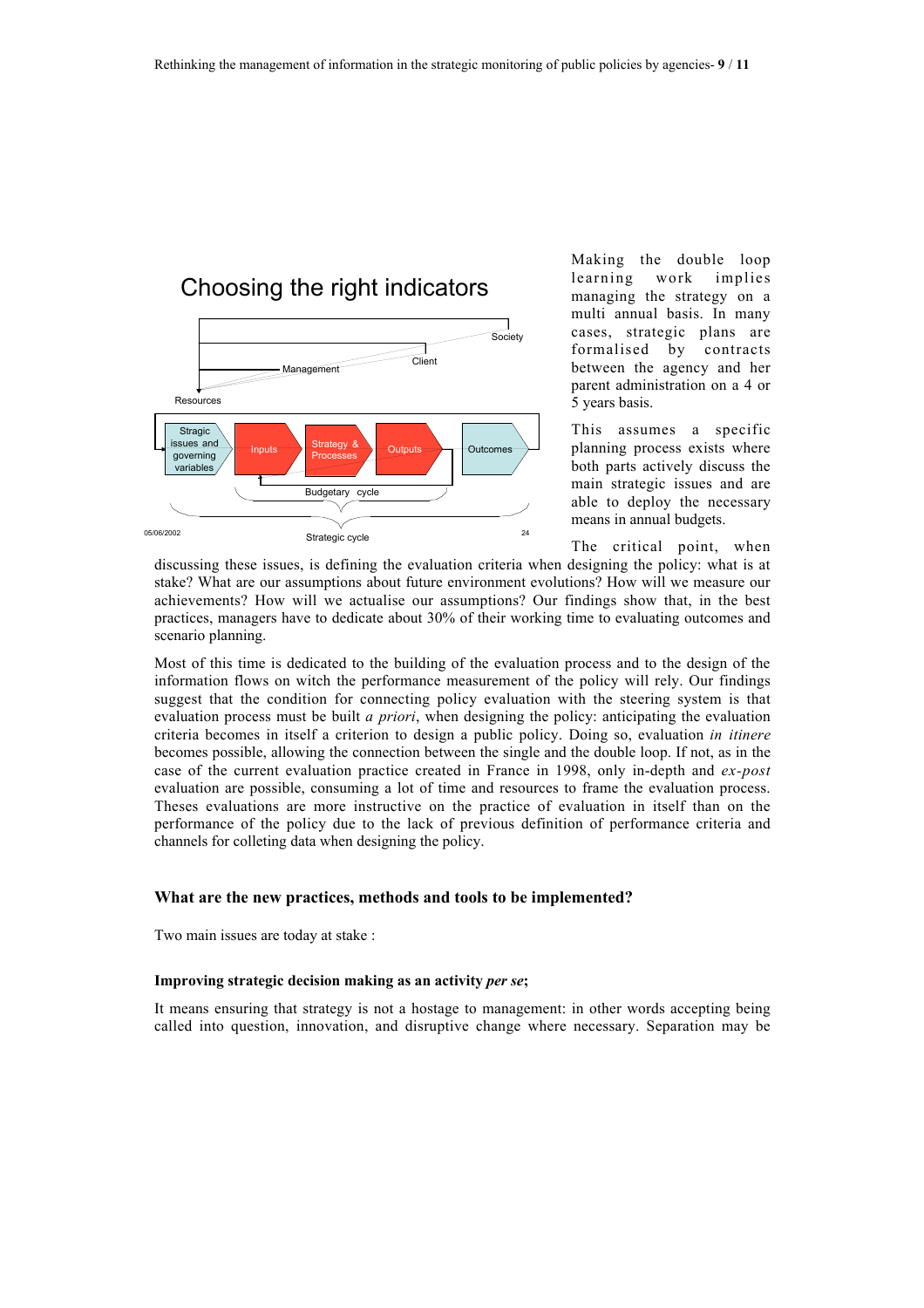organic, as in Sweden or New Zealand, where separate departments and separate staff deal with design on the one hand and implementation on the other. However, functional separation is also possible: the same departments and staff deal with design and implementation, to some extent at least, but they agree to take on different roles – for the duration of the strategic approach – with different time horizons, different methods of analysis, and different decision-making criteria. Drawing up a strategy is in fact a **dual wager**:

- The first is a wager on the causal links between the action to be taken and the objectives to be met. For instance: will a cut in reimbursement rates reduce the consumption of medication?
- The second is a wager on developments in the policy environment. For instance: will the economic climate improve or deteriorate over the duration of the strategic plan?

A sound strategic plan is one that explicitly refers to this dual wager, i.e. the assumptions made in terms of the intended action, and in terms of potential developments in the policy environment. Where necessary, and if serious risks are likely, it is advisable to draw up alternative scenarios. Obviously, information channel to collect data to measure these outcomes and evaluate these scenarios must be built when defining the policy.

#### **Steering strategic alignment with the balanced scorecard**

The balanced scorecard method, as developed by profs. Norton and Kaplan, seems to us of great



benefit for public sector organisations. It allows balancing short-term assignments (cost control on public expenses and effectiveness of outputs) with long-term issues on which relies the legitimacy of a public policy. Even if, as Robert Kaplan himself recognizes, connecting outputs to outcomes remains a tough task, we consider using BSC is able to initiate the implementation of strategic management between agencies and parent administrations, being a common tool from the top (including policy

definition at the governmental level) to the shop floor.

Building a BSC requires architecting information system around strategic issues, connecting management control system (box 1), outcomes evaluation results (box 2) and internal efficiency measurement (box 3).

This process is under implementation and experimentation. The issue is crucial: by formalizing strategic thinking within the relationships between agencies and parent administration it will answer the question "is there any public policy possible further from the pure means programming?" .